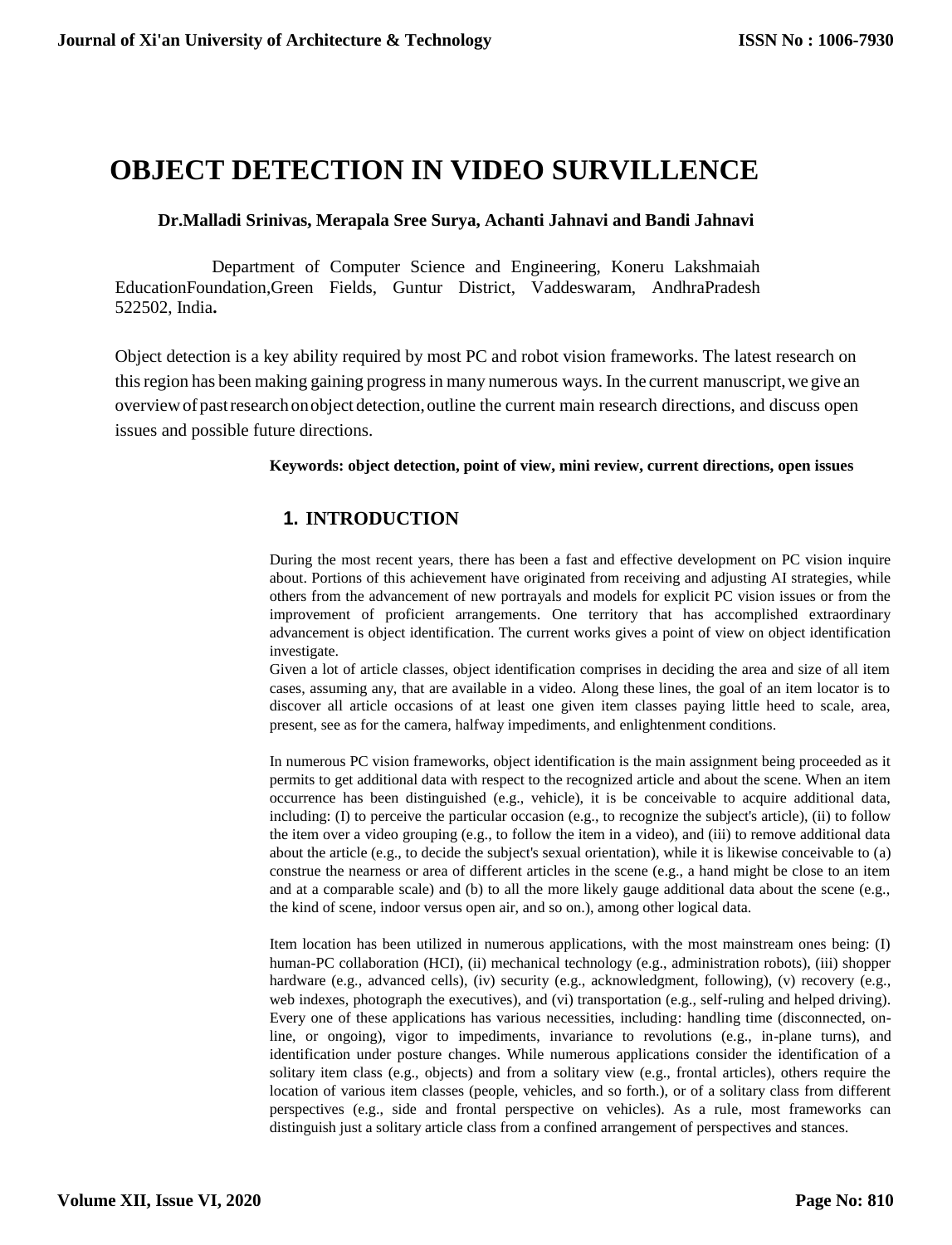#### **Journal of Xi'an University of Architecture & Technology**

A few reviews on discovery and acknowledgment have been bar known as sliding window: so as to identify the items showing up lished during the last and there are four principle issues identified with object location. The first is object restriction, which comprises of deciding the area and size of a solitary item example known to be available in the video; the subsequent one is object nearness grouping, which relates to deciding if in any event one object of a given class is available in a video (without giving any data about the area, scale, or the quantity of articles), while the third issue is object acknowledgment, which comprise in deciding whether a particular article case is available in the video. The fourth related issue is view and posture estimation, which comprise of deciding the perspective on the item and the posture of the article.

The issue of item nearness grouping can be illuminated utilizing object recognition procedures, yet by and large, different techniques are utilized, as deciding the area and size of the articles isn't required, and deciding just the nearness should be possible all the more proficiently. Now and again, object acknowledgment can be explained utilizing strategies that don't require distinguishing the item ahead of time [e.g., utilizing techniques dependent on Local Interest Points, for example, Tuytelaars and Mikolajczyk (2008) and Ramanan and Niranjan (2012)]. Nevertheless, taking care of the article recognition issue would tackle (or help disentangling) these related issues. An extra, as of late tended to issue relates to deciding the "objectness" of a video fix, i.e., estimating the likeliness for a video window to contain an object of any class [e.g., Alexe et al. (2010), Endres and Hoiem (2010), and Huval et al. (2013)].

In the accompanying, we give a rundown of past research on object location, present an outline of ebb and flow inquire about bearings, and examine open issues and conceivable future headings, this with an emphasis on the classifiers and models of the indicator, as opposed to on the pre-owned highlights.

# **1.1. A BRIEF REVIEW OFOBJECT DETECTION RESEARCH**

Early works on object detection were based on template matching techniques and simple part-based models [e.g., Fischler and Elschlager (1973)]. Later, methods based on statistical classifiers (e.g., Neural Networks, SVM, Adaboost, Bayes, etc.) were introduced [e.g., Osuna et al. (1997), Rowley et al. (1998), Sung and Poggio (1998), Schneiderman and Kanade (2000), Yang et al. (2000a,b), Fleuret and Geman (2001), Romdhani et al. (2001), and Viola and Jones (2001)]. This initial successful family of object detectors, all of them based on statistical classifiers, set the ground for most of the following research in terms of training and evaluation procedures and classification techniques.

Because object detection is a critical ability for any system that interacts with humans, it is the most common application of object detection. However, many additional detection problems have been studied[e.g., Papageorgiou and Poggio (2000), Agarwal et al. (2004), Alexe et al. (2010), Everingham et al. (2010), and Andreopoulos and Tsotsos (2013)]. Most cases correspond to

objects that individuals regularly interface with, for example, different people [e.g.,walkers]Most article discovery frameworks think about a similar fundamental plan, usually

in the video at various scales and areas, an exhaus-tive inquiry is applied. This pursuit utilizes a classifier, the center piece of the indicator, which demonstrates if a given video fix, relates to the item or not. Given that the classifier essentially works at a given scale and fix size, a few variants of the information video are produced at various scales, and the classifier is utilized to characterize every single imaginable patches of the given size, for each of the downscaled renditions of the video.

Essentially, three choices exist to the sliding window plot. The first depends on the utilization of sack of-words (Weinland et al., 2011; Tsai, 2012), technique some of the time utilized for checking the nearness of the item, and that now and again can be effectively applied by iteratively refining the video locale that contains the article [e.g., Lampert et al. (2009)]. The subsequent one examples patches and iteratively scans for locales of the video where almost certainly, the item is available [e.g., Prati et al. (2012)]. These two plans lessen the quantity of video patches where to play out the order, trying to stay away from a comprehensive pursuit over all video patches. The third plan discovers key-focuses and afterward coordinates them to play out the recognition [e.g., Azzopardi and Petkov (2013)]. These plans can't generally ensure that every one of article's examples will be distinguished.

# **2. OBJECT DETECTION APPROACHES**

Object detection methods can be grouped in five categories, each with merits and demerits: while some are more robust, others can be used in real-time systems, and others can be handle more classes, etc. **[Table](#page-2-0) 1** gives a qualitative comparison.

# **2.1. Coarse-to-Fine and Boosted Classifiers**

The most popular work in this category is the boosted cascade classifierof Violaand Jones(2004). Itworks byefficientlyrejecting, in a cascade of test/filters, video patches that do not correspond to the object. Cascade methods are commonly used with boosted classifiers due to two main reasons: (i) boosting generates an additive classifier, thus it is easy to control the complexity of each stage of the cascade and (ii) during training, boosting can be also used for feature selection, allowing the use of large (parametrized) families of features. A coarse-to-fine cascade classifier is usually the first kind of classifier to consider when efficiency is a key requirement. Recent methods based on boosted classifiers include Li and Zhang (2004), Gangaputra and Geman (2006), Huang et al. (2007), Wu and Nevatia (2007), Verschae et al. (2008), and Verschae and Ruiz-del-Solar(2012).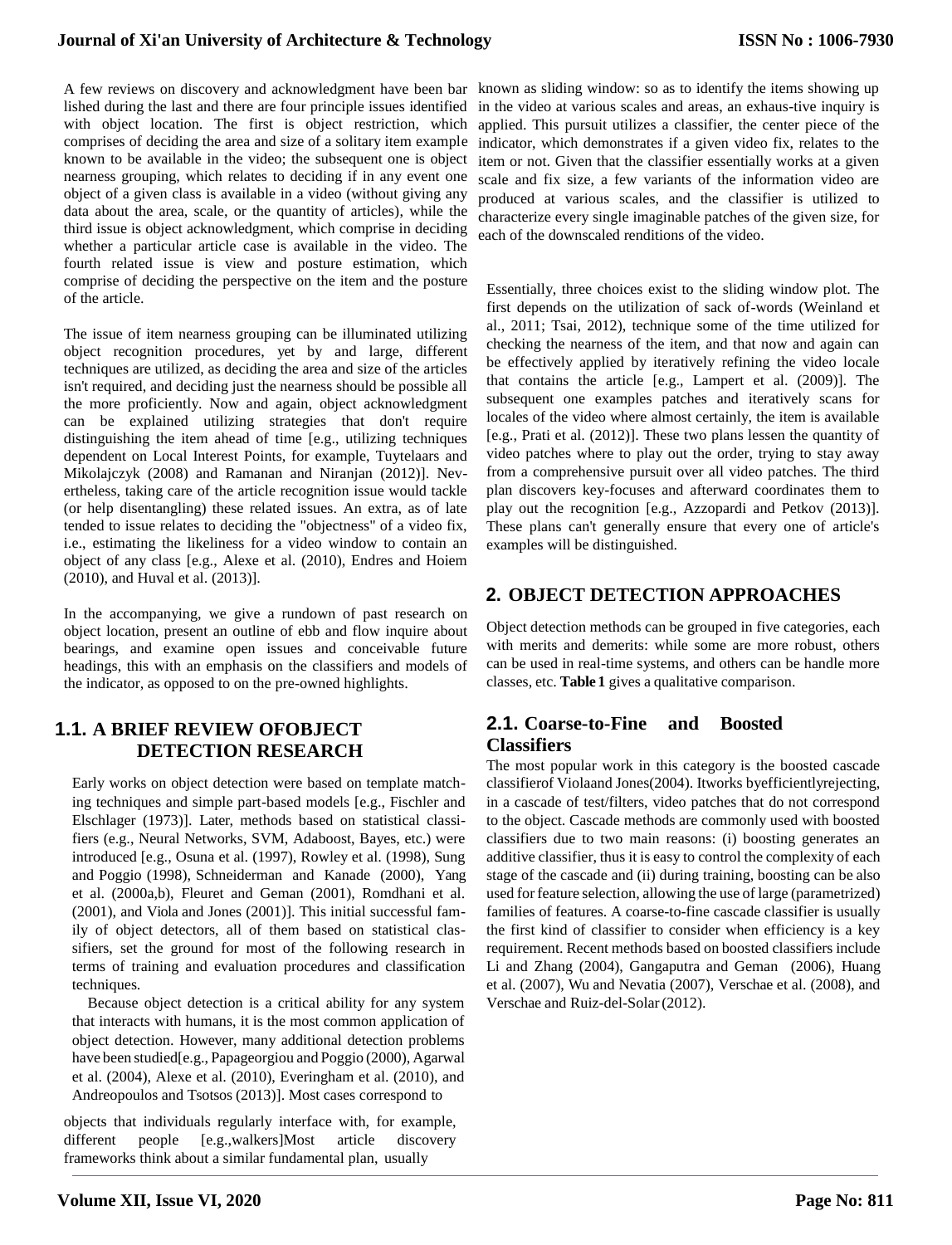#### **Journal of Xi'an University of Architecture & Technology**

#### **2.2. Dictionary Based**

The best model in this class is the Bag of Word strategy [e.g., Serre et al. (2005) and Mutch and Lowe (2008)]. This methodology is fundamentally intended to identify a solitary article for every video, except subsequent to evacuating a recognized item, the rest of the articles can be identified [e.g., Lampert et al. (2009)]. Two issues with this methodology are that it can't powerfully deal with well the instance of two occurrences of the article showing up close to one another, and that the confinement of the item may not be exact.

### **2.3. Deformable Part-Based Model**

This methodology considers article and part models and their relative positions. All in all, it is increasingly strong that different methodologies, yet it is fairly tedious and can't distinguish objects showing up at little scopes. It tends to be followed back to the deformable models (Fischler and Elschlager, 1973), however fruitful strategies are later (Felzenszwalb et al., 2010b). Pertinent works incorporate Felzenszwalb et al. (2010a) and Yan et al. (2014), where productive assessment of deformable part-based model is actualized utilizing a coarse-to-fine course display for quicker assessment, Divvala et al. (2012), where the importance of the part-models is broke down, among others [e.g., Azizpour and Laptev (2012), Zhu and Ramanan (2012), and Girshick et al. (2014)].

### **2.4. Trainable Video Processing Architectures**

In such models, the parameters of predefined administrators and the blend of the administrators are found out, here and there thinking about a theoretical idea of wellness. These are broadly useful structures, and therefore they can be utilized to manufacture a few modules of a bigger framework (e.g., object acknowledgment, key point locators and item identification modules of a robot vision sys-tem). Models incorporate trainable COSFIRE channels (Azzopardi and Petkov, 2013, 2014), and Cartesian Genetic Programming (CGP) (Harding et al., 2013; Leitner et al., 2013).

# **3. CURRENT RESEARCH PROBLEMS**

Table 2 presents a rundown of settled, current, and open problems. In the current area we talk about momentum examine headings.

# **3.1. Multi-Class**

Numerous applications require distinguishing more than one item class. On the off chance that an enormous number of classes is being distinguished, the preparing speed turns into a significant issue, just as the sort of classes that the framework can deal with without precision misfortune. Works that have tended to the multi-class identification issue incorporate Tor-ralba et al. (2007), Razavi et al. (2011), Benbouzid et al. (2012),

<span id="page-2-0"></span>

| <b>TABLE 1   Qualitative comparison of object detection approaches.</b> |                                                     |                                                   |                                              |                                                                     |                                                                                    |  |  |
|-------------------------------------------------------------------------|-----------------------------------------------------|---------------------------------------------------|----------------------------------------------|---------------------------------------------------------------------|------------------------------------------------------------------------------------|--|--|
| <b>Method</b>                                                           | <b>Coarse-to-fine</b><br>and<br>boosted classifiers | <b>Dictionary based</b>                           | <b>Deformable</b><br>part-based<br>models    | <b>Deep learning</b>                                                | video<br><b>Trainable</b><br>processing architectures                              |  |  |
| Accuracy                                                                | $++$                                                | $+=$                                              | $++$                                         | $++$                                                                | $+=$                                                                               |  |  |
| Generality                                                              | $==$                                                | $++$                                              | $+=$                                         | $++$                                                                | $+=$                                                                               |  |  |
| Speed                                                                   | $++$                                                | $+=$                                              | $==$                                         | $+=$                                                                | $+ =$                                                                              |  |  |
| Advantages                                                              | Real-time, it can work<br>at small resolutions      | Representation can<br>be shared across<br>classes | It can handle deformations<br>and occlusions | Representation can be<br>transfered<br>other<br>to<br>classes       | General-purpose architecture that<br>can be used is several modules<br>of a system |  |  |
| Drawbacks/<br>requirements                                              | Features are<br>predefined                          | It may<br>detect all object<br>instances          | It can detect<br>small objects               | Large training sets<br>specialized hardware<br>(GPU) for efficiency | The obtained system may be.<br>Too specialized for a<br>particular setting         |  |  |
| Typical<br>applications                                                 | Robotics, security                                  | Retrieval, search                                 | Transportation pedestrian<br>detection       | Retrieval, search                                                   | HCI, health, robotics                                                              |  |  |

Accuracy:  $++$ , High;  $+=$ , Good;  $==$ , Low.

Generality:  $++$   $(+-)$ , applicable to many (some) object classes;  $==$ , depend on features designed for specific classes. Speed: ++, real-time (15 fps or more); +=, online (10-5 fps); ==, offline (5 fps or more).

| TABLE 2   Summary of current directions and open problems. |  |
|------------------------------------------------------------|--|
|------------------------------------------------------------|--|

| Solved problems    | Single-class                             | Single-view                         | <b>Small deformations</b>                                  | Multi-scale                                 |
|--------------------|------------------------------------------|-------------------------------------|------------------------------------------------------------|---------------------------------------------|
| Current directions | Multi-class (scalability and efficiency) | Multi-view/pose<br>Multi-resolution | Occlusions, deformable Interlaced<br>object and background | Contextual information<br>Temporal features |
| Open               | Incremental learning                     | Object-part relation                | Pixel-level detection Background<br>objects                | Multi-modal                                 |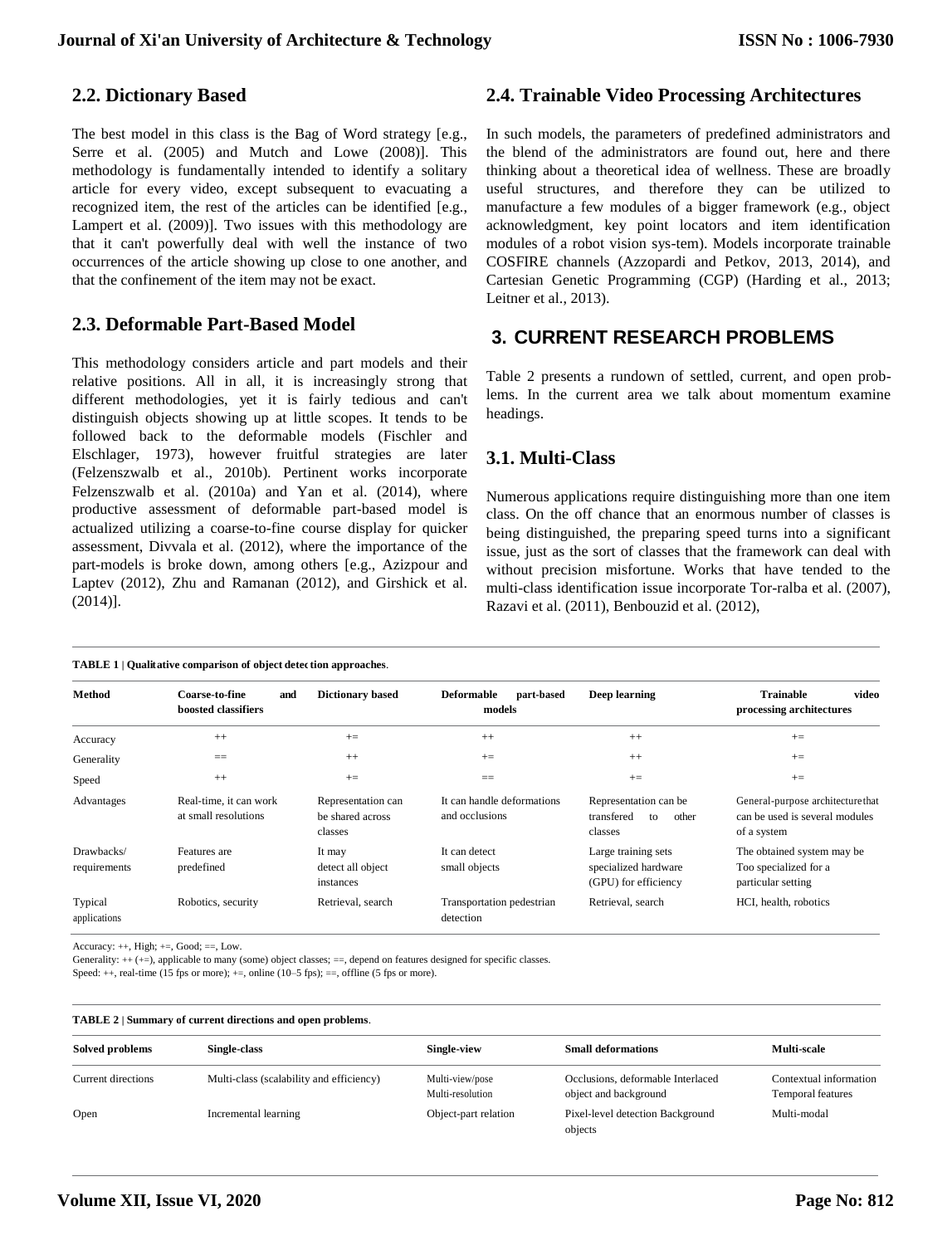#### **Journal of Xi'an University of Architecture & Technology**

Tune et al. (2012), Verschae and Ruiz-del-Solar (2012), and the discovery), it is as yet an open issue. Some proposed Erhan et al. (2014). Productivity has been tended to, e.g., by utilizing a similar portrayal for a few article classes, just as by create ing multi-class classifiers structured explicitly to distinguish different classes. Senior member et al. (2013) presents one of only a handful scarcely any current works for extremely enormous scope multi-class object recognition, where 100,000 article classes were thought of.

### **3.2. Multi-View, Multi-Pose, Multi-Resolution**

Most strategies utilized by and by have been intended to recognize a solitary item class under a solitary view, in this way these techniques can't deal with numerous perspectives, or huge posture varieties; except for deformable part-based models which can manage some posture varieties. A few works have attempted to recognize protests by learning subclasses (Wu and Nevatia, 2007) or by thinking about perspectives/acts like various classes (Verschae and Ruiz-del-Solar, 2012); in the two cases improving the proficiency and strength. Likewise, multi-present models [e.g., Erol et al. (2007)] and multi-goals models [e.g., Park et al. (2010)] have been created.

# **3.3. Efficiency and Computational Power**

Productivity is an issue to be considered in any article detec-tion framework. As referenced, a coarse-to-fine classifier is typically the principal sort of classifier to consider when productivity is a key require-ment [e.g., Viola et al. (2005)], while decreasing the quantity of video patches where to play out the grouping [e.g., Lampert et al. (2009)] and proficiently recognizing numerous classes [e.g., Verschae and Ruiz-del-Solar (2012)] have additionally been utilized. Proficiency doesn't infer continuous execution, and works, for example, Felzenszwalb et al. (2010b) are powerful and proficient, however not quick enough for continuous issues. In any case, utilizing particular equipment (e.g., GPU) a few techniques can run progressively (e.g., profound learning).

# **3.4.Occlusions,Deformable Objects,and Interlaced Object and Background**

Managing incomplete impediments is likewise a significant issue, and no convincing arrangement exits, albeit applicable research objects that are not "shut," i.e., where items and foundation pixels are joined with foundation is as yet a troublesome issue. Two models are hand recognition [e.g., Kölsch and Turk (2004)] and some broaden fruitful under this sort of issue, however further what ought to be done first. improvement is as yet required.

# **3.5. Contextual Information and Temporal Features**

Coordinating relevant data (e.g., about the sort of scene, or the nearness of different items) can speed up and strong ness, however "when and how" to do this (previously, during or after

arrangements incorporate the utilization of (I) spatio-worldly setting [e.g., Palma-Amestoy et al. (2010)], (ii) spatial structure among visual words [e.g., Wu et al. (2009)], and (iii) semantic data intending to delineate related highlights to visual words [e.g., Wu et al. (2010)], among numerous others [e.g., Torralba and Sinha (2001), Divvala et al. (2009), Sun et al. (2012), Mottaghi et al. (2014), and Cadena et al. (2015)]. While most techniques think about the identification of items in a solitary casing, transient highlights can be advantageous [e.g., Viola et al. (2005) and Dalal et al. (2006)].

# **4.OPEN PROBLEMS AND FUTURE DIRECTIONS**

In the accompanying, we layout issues that we accept have not been tended to, or tended to just somewhat, and might be enthusiasm ing applicable research bearings.

### **4.1.Open-World Learning and Active Vision**

A significant issue is to gradually learn, to identify new classes, or to steadily figure out how to recognize among subclasses after the "primary" class has been scholarly. On the off chance that this should be possible in a solo manner, we will have the option to assemble new classifiers dependent on existing ones, absent a lot of extra exertion, extraordinarily diminishing the exertion required to learn new article classes. Note that people are consistently concocting new articles, design changes, and so on., and along these lines recognition frameworks should be continu-ously refreshed, including new classes, or refreshing existing ones. Some ongoing works have tended to these issues, generally dependent on profound learning and move learning techniques [e.g., Bengio (2012), Mesnil et al. (2012), and Kotzias et al. (2014)]. This openworld learning is of specific significance in robot applications, situation where dynamic vision systems can help in the discovery and learning [e.g., Paletta and Pinz (2000) and Correa et al. (2012)].

### **4.2.Object-Part Relation**

has been done [e.g., Wu and Nevatia (2005)]. So also, identifying quest for the article and for the parts must be done simultaneously person on foot location [see Dollar et al. (2012)]. Deformable article part can be likewise disintegrated in subparts, a part-based model [e.g., Felzenszwalb et al. (2010b)] have been to communication among a few orders rise, and as a rule it isn't clear During the identification procedure, would it be a good idea for us to recognize the article first or the parts first? This is an essential issue, and no unmistakable arrangement exists. Most likely, the where the two procedures offer input to one another. Step by step instructions to do this is as yet an open issue and is likely identified with how to utilization of setting data. Additionally, in cases the

### **4.3. Multi-Modal Detection**

The utilization of new detecting modalities, specifically profundity and ther-mal cameras, has seen some advancement in the most recent years [e.g., Fehr and Burkhardt (2008) and Correa et al. (2012)]. Nonetheless, the techniques utilized for preparing visual